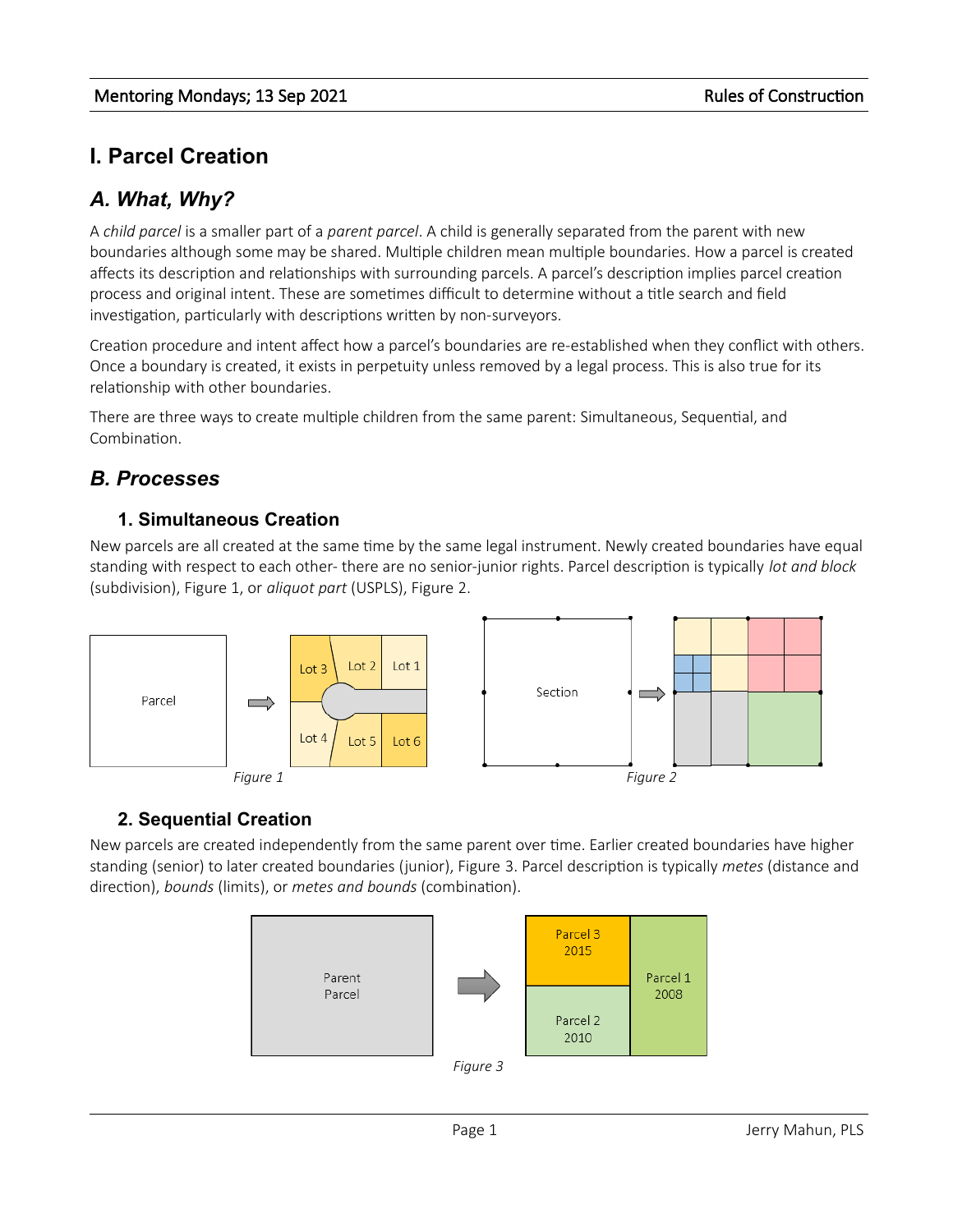## **3. Combination Creation**

New parcels are created by some combination of simultaneous and sequential. The parcel in Figure [4](#page-1-0) is part of Lot 4 and part of Lot 5. New boundaries have characteristics of both creation types: all may have equal standing, there may be senior-junior relationships, or a combination. Parcel description is *quasi-metes and bounds* and typically include the word "of" indicating a sequential portion of simultaneous parcel.

# **II. Rules of Construction (RoC)**

Surveyors walk a fine line when re-establishing boundaries. The surveyor must try to

resolve conflicts between written intent and evidence arising from that intent along with surrounding adjoining intent. Resurveys, with their dependence on description interpretation, are controlled by common law- rules and principles derived from long continued usage and customs (tradition), or judgments and decrees of judicial tribunals. It is based on collection and evaluation of evidence of original boundary location and subsequent evidence which exists because of the boundary. That evidence includes the description (written intent) as well as physical evidence and competent testimony.

This general framework is known as the *Rules of Construction* (RoC) also referred to as the *Order of Importance of Conflicting Elements*. In order of highest to lowest element they are:

Right of possession (unwritten rights) Senior right (in case of overlap) Written intentions of the parties (description) Call for survey Call for monuments; adjoiner Direction/distance Area/Coordinates

Notice a few characteristics of the RoC:

- there are only three major categories and a written description is the last category.
- within written descriptions the order is one based on logic and expected error accumulation (which can lead to conflicting terms):
	- a survey creates the boundaries
	- monuments are placed to mark the corners
	- measurements are made between the monuments
	- calculations are made from the measurements

This is not a strict inflexible list but a guideline. Element priority may change depending on original intent, physical evidence, or parol evidence. For example, area is one of the lowest elements and yields when conflicting with others. But if the grantor conveys the "East 1.0 acres" to the grantee, area becomes the primary elementthe intent was to convey a specific amount of land.

Subsequent evidence, which owes its existence to, and is dependent on, original evidence, can modify or reinforce the RoC. For example, in the event a called for monument is lost, the next elements, direction and distance, would define the corner location. If, however, we can show that an improvement was referenced to the original monument and we can locate that improvement today, then direction and distance would yield to the reconstructed corner location if in conflict. This is a common situation with replacement monuments particularly for USPLS corners. A stone monument set to replace a decaying wooden Section corner post has the same

<span id="page-1-0"></span>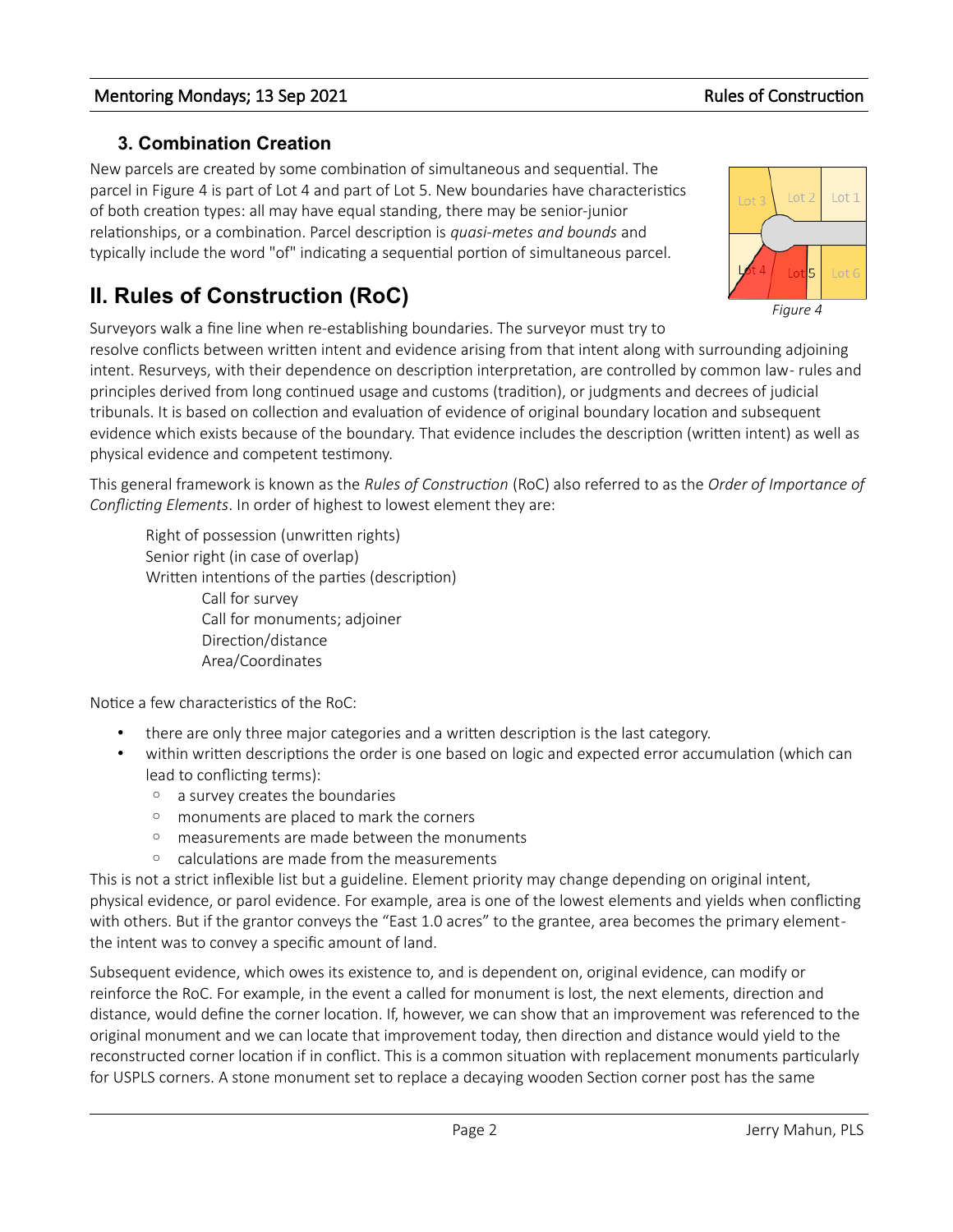authority (control) as the original post. It's essential that a replacement monument be documented so later surveyors understand its authority.

# *A. Right of Possession: Unwritten Rights*

Unwritten rights arise because of owner action or inaction along a boundary causing gain or loss of property rights. Unwritten doctrines include *adverse possession*, *prescription*, *oral agreement*, *equitable estoppel*, and *recognition and acquiescence*. Because it is affected by individual actions and may not conform to deed descriptions, ownership is ultimately determined by a court. There is no constructive notice of an unwritten right because, well, it's unwritten.

A surveyor does not have authority to decide ownership in these cases, at best showing possession and deed line differences on a resurvey map.

# *B. Senior Right: Gap or Overlap*

When two or more adjoining child parcels are created from a parent parcel, the possibility exists their common lines will not coincide. Instead, there may be a gap between them or they may overlap. A gap is created when there is an excess - the grantor did not convey all he intended to. An overlap occurs when the grantor conveyed more than is actually present.

Gap or overlap resolution depends on how the child parcels were created.

### **1. Simultaneous**

Simultaneously created boundaries have equal standing; any deficiency or excess is distributed among the parcels affected. The distribution is proportional based on parcel dimensions along the line of deficiency or excess, Figure [5](#page-2-1).





## **2. Sequential**

When parcels are created chronologically, senior-junior relationships are created. Earlier created boundaries have precedence over later created ones, Figure [6.](#page-2-0)

<span id="page-2-1"></span><span id="page-2-0"></span>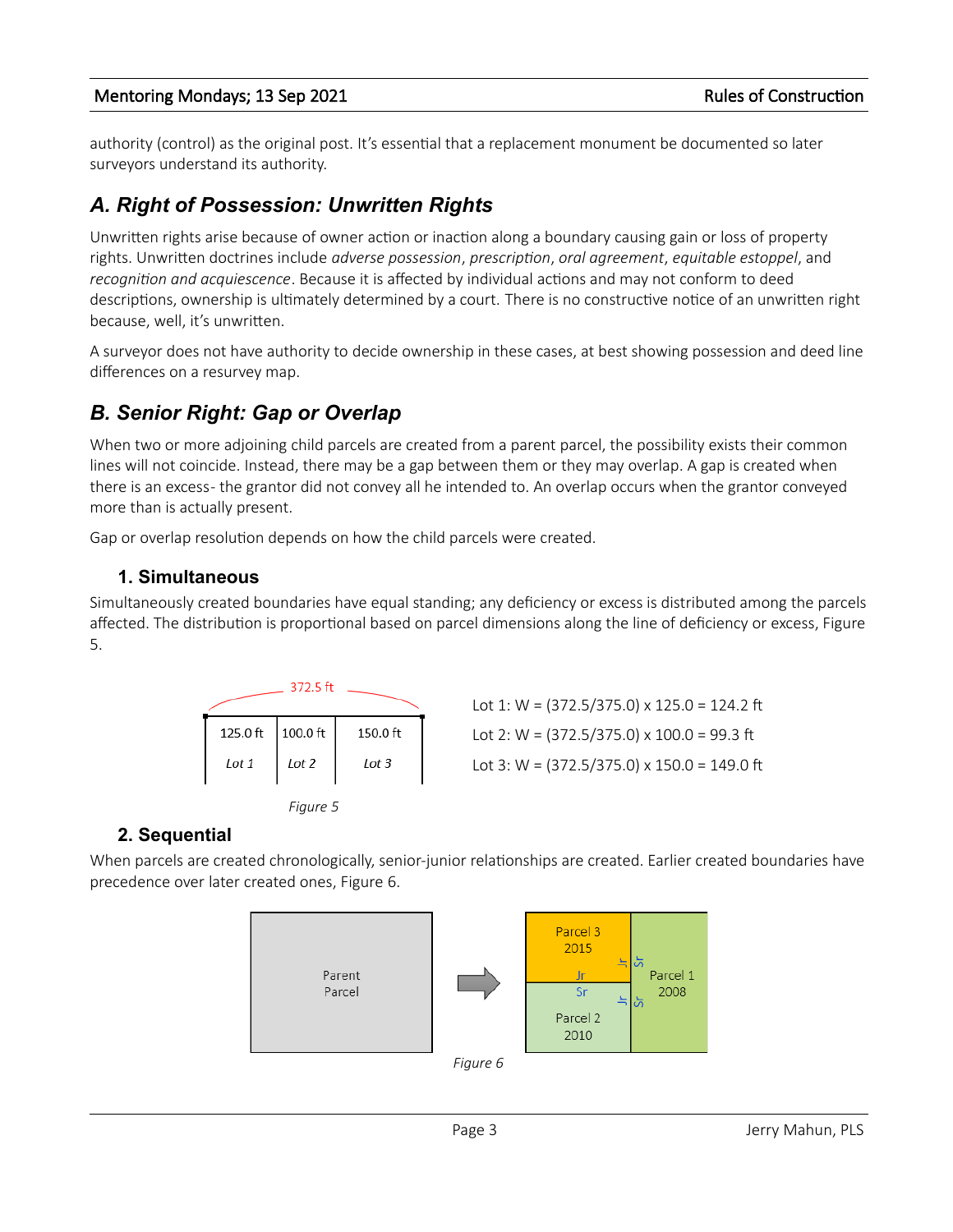The senior-junior relationship is a *boundary* attribute, not an *owner* attribute. Once created the relationship does not change unless the boundary is dissolved by formal legal action. Property transfer does not alter it, nor does further subdivision of adjacent properties.

A child parcel inherits its parent's senior-junior relationship along a shared boundary, Figure [7.](#page-3-0)

<span id="page-3-0"></span>

Along boundaries where senior-junior rights exist:

- The senior parcel is protected in the case of an overlap-the junior parcel yields.
- In the event of an excess, the gap is a remainder of the parent. This can be a touchy situation for the surveyor. The urge is to assign the gap to one parcel or the other, or split it between both because obviously the original intent wasn't for a gap to exist. There's always a danger in reading too much into intent:

"The question is not what reasonable men intended to convey but what they in fact described in the contract or memorandum." *Wiegand v. Gissal, 28 Wis. 2d 488 - Wis. Supreme Court 1965* A gap was created and not conveyed - it is not assigned to either parcel but is a remainder of the parent parcel.

### **3. Combination**

Parcels created through a combination process may or may not have senior-junior relationships. Excess or deficiency is prorated or senior-junior relationships enforced: it depends on how the boundaries were created and descriptions are worded.

For example, consider a Lot is that sequentially divided into the "West 100.0 ft" later followed by the "East 100.0 ft."

- If the Lot is only 199.0 ft wide, the "West 100.0" is senior and receives its full 100.0 ft; the junior parcel gets only 99.0 ft, Figure 8.
- If the Lot is 201.0 ft wide, each parcel receives what its description calls for: 100.0 ft, Figure 9. This creates a 1.0 ft gap between the parcels which is the remainder of the Lot. This is the same as the gap situation discussed in Sequential boundary creation. As in that case, the gap is a parent parcel remainder.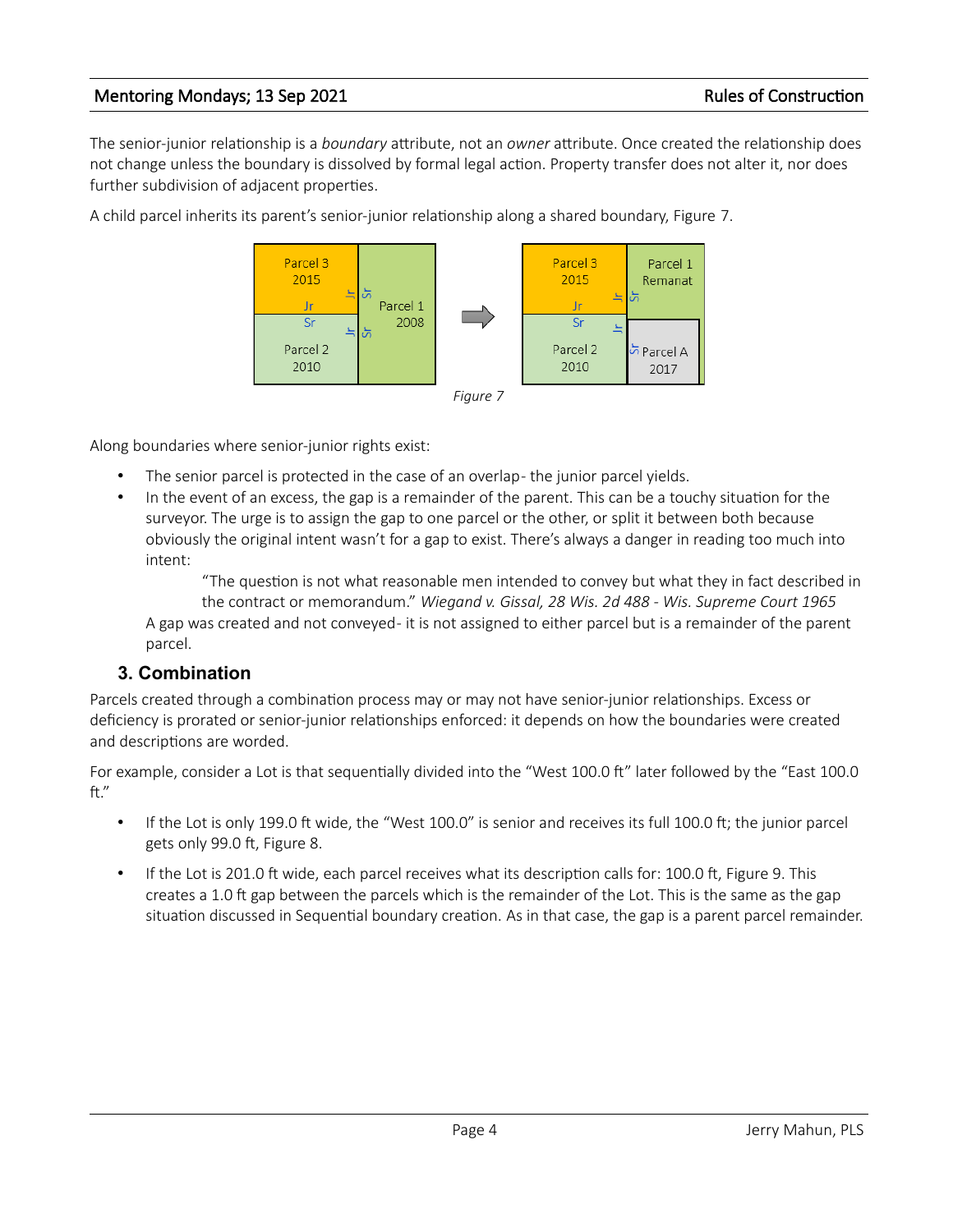

Changing the junior description to the Lot "except the West 100.0 ft"

- If the Lot is only 199.0 ft wide, Figure 10, the "West 100.0" is senior and receives its full 100.0 ft; the junior parcel gets what's left over: 99.0 ft.
- If the Lot is 201.0 ft wide, Figure 11, the senior parcel receives its 100.0 ft; the junior parcel gets what's left over: 101.0 ft. No gap is created



Although the intent may have been the same (for the grantor to divest himself entirely) the wording change can alter the effect when applied on the ground.

# **C. Written Intent**

# *1. Background*

# **a. Statute of Frauds**

The *Statute of Frauds* (SoF) requires that for a contract between parties to be valid, it must be written. This prevents either party from later contradicting the contract terms by word or action. It also allows interested third parties to determine intent with reasonable certainty without resorting to assumptions or requiring explanation from either contract party.

A deed is a property conveyance contract. The description defines the physical extent and rights conveyed from grantor to grantee. When interpreted, effect has to be given to its terms and boundaries must be re-established within the limits of the description as shown in *Wiegand v. Gissal.* This means we don't locate a boundary where we *think* the parties intended, but where they *said* they intended - that's why it's in writing.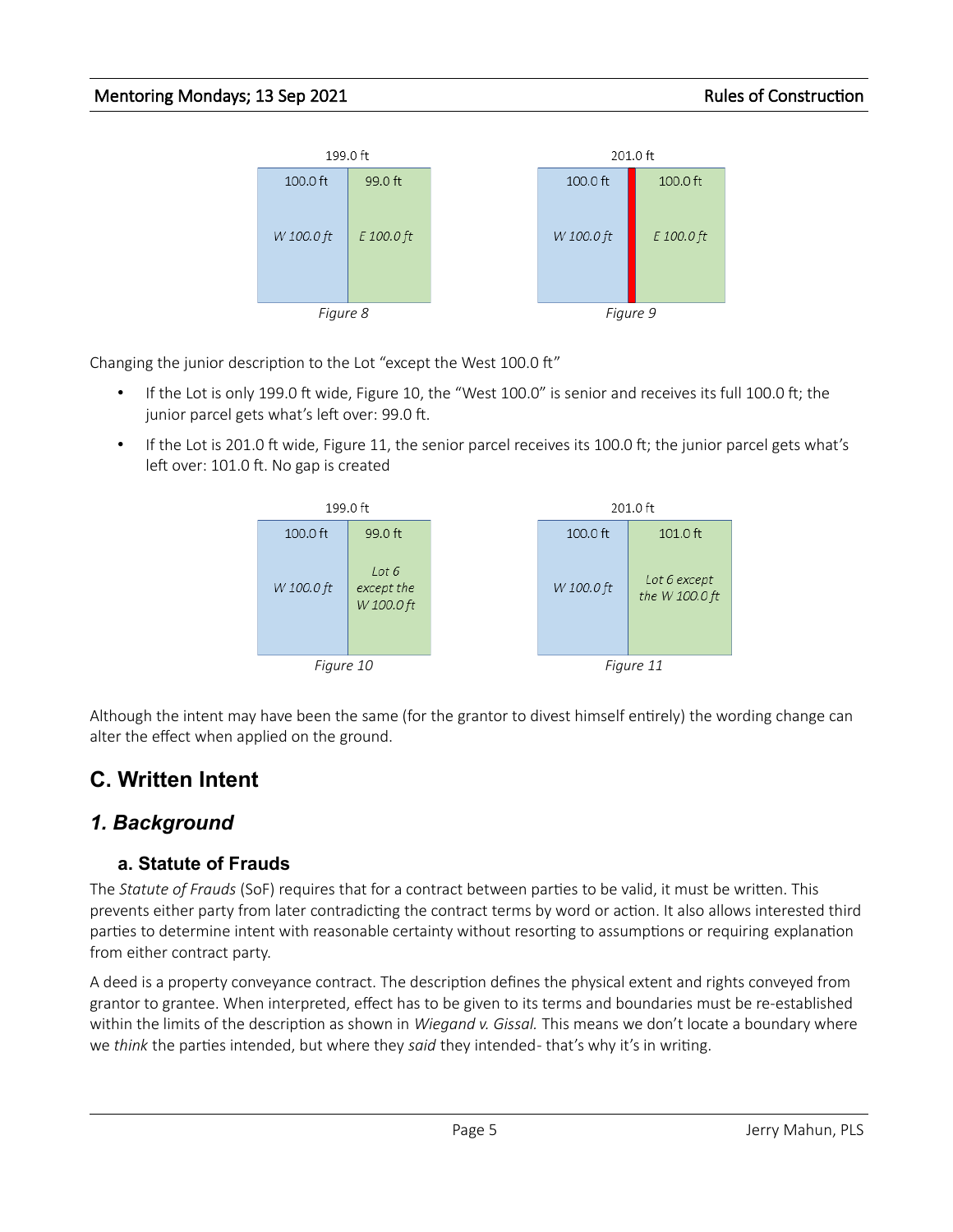Most states have a codified statue of frauds which identifies elements needed for a valid written contract. They also have a statute defining required elements of a valid deed.

What about unwritten rights, how can they exist if they're unwritten? Though seemingly contradicting the SoF, common law doesn't view unwritten rights as a conveyance but as a clarification of an uncertain boundary. By their actions, owners are stabilizing their boundary location which courts view is their right. It's a bit more complex than that which is why it is a court's responsibility to determine ownership in these situations.

## **b. Description Interpretation**

A simultaneously created parcel is described by reference to a map or plat. The plat shows measurement information, monuments, adjacent owners, easements, waterways, etc. Generally, unless there are conflicts in the plat information, intent is clear.

Parcels created in sequence or combination depend on narrative descriptions which may or may not reference a map. These narratives have greater potential for conflicting elements because many:

• Propagate archaic terms and "ancient" measurements due to lack of contemporary resurvey or its use.

"...described as follows: Commencing at a point 20 rods 19 links North of a point that is 26 links East of the East side of the steel tube at the Northeast corner of the wagon bridge, that crosses the Sugar River, on the West side of the Southeast 1/4 of Section 34, thence North from said point 3 rods and 20 links, thence East 0 rods, thence South 3 rods and 20 links, thence West 8 rods to place of beginning,..." *(from a deed recorded in 1992)*

• Are written by non-surveyors who do not understand terminology or the RoC.

"Commencing at the West 1/4 corner of Section 9; thence N80° 29ft 17in. East, 2781.62 ft; thence S89° 11ft East, 177.84 ft; thence S34° 04ft 40 in East, 123.68 ft to the point of beginning;..." *(from a deed recorded in 1996)*

Regardless who wrote the description, the surveyor must follow common law principles to interpret and physically establish its boundaries.

### **c. Controlling and Informative terms**

In order for metes and bounds and quasi-metes and bounds descriptions to be truly valid and their corners located, the description of each individual line or course should have some controlling terms. These define the end point and/or path for each property line. All other terms in the same line description are informative, helping to differentiate the controlling element from similar elements. If there is no control with a course description, then how can its deed location be ascertained?

How do we determine what the controlling term is? Look for words indicating a condition like "to" or "along."

Example: "..thence North 38 degrees West 139.6 feet to an iron stake..."

The course must go to and end at the iron stake (*to*);

Because the monument is a higher RoC element, distance and direction yield if they conflict.

Example: "...thence southwesterly along said high water mark to an iron stake..."

The course ends at an iron stake (*to*);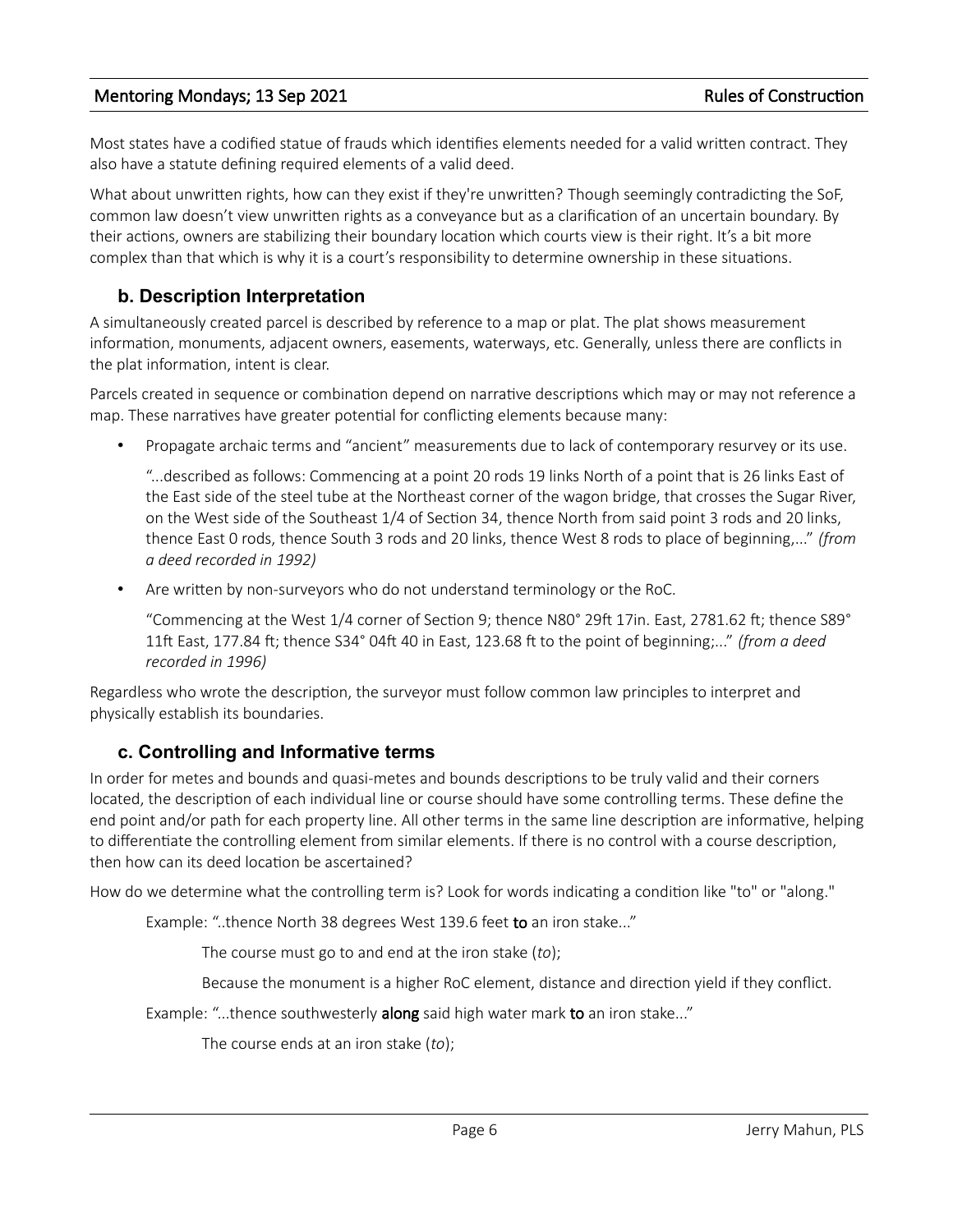But now the course is an irregular path following the waterway (*along*) - the general direction yields to the topographic feature.

Other words indicating controlling terms include (but are not limited to): parallel, perpendicular, continuing, being, at right angle to. These all indicate some originally intended condition. When any of those appear in a description, that puts us on notice that the RoC order may have to be modified.

# **d. Ambiguities**

### *1. Extrinsic evidence*

Boundary re-establishment is based on collecting, evaluating, and weighing evidence to determine a boundary's most likely original location. In addition to the written description and its original physical monumentation, we have to consider *extrinsic evidence*.

Extrinsic means "outside", so extrinsic evidence is from outside the written description. This can include physical evidence not referenced by the description but which exists because of the description (eg, fences, tree lines, etc) as well as competent parol evidence.

Extrinsic evidence cannot be used to change the terms of the description, which would violate the SoF, only to help explain them.

Example: A description calls for a wooden post, but an iron pipe is found instead. The pipe can be accepted as a replacement if it is correctly placed and documented.

## *2. Ambiguity Types*

An ambiguity exists when a term can be *reasonably* interpreted in more than one way. Unfortunately, it is easy to introduce ambiguities particularly if the description writer does not understand the RoC, controlling and informative terms, the role of physical evidence, etc. What might make sense to the writer later may be difficult to establish if terms used are unclear or have multiple interpretations. This can be exacerbated if the description was not based on a survey.

There are two kinds of ambiguities: *latent* and *patent*.

## **(a) Latent Ambiguity**

Hidden; in reading the terms are clear but ambiguity arises upon their application. It's not readily apparent from the wording.

Example

"Commencing at a point 84 1/4° East of the center of Section Seven (7); being station "A" having bearing tree viz; a black oak 14 inches in diameter, South 6° East 57 links distant, (said black oak being North 84 3/4° East, 24 7/25 rods of Stephen A. Thayer dwelling house), thence..." *(from a deed recorded in 1999)*

Although the deed was recorded in 1999, the description propagates old measurements and monument calls. Whether the black oak and Thayler's house, or their remains, still exist will not be known until field investigation. If neither can be found then extrinsic evidence is needed to determine their original locations. This clarifies the terms but does not change them.

### **(b) Patent Ambiguity**

Obvious; visible on the face of it; realize there is an ambiguity by inspection. Apparent from the words in the description that here is a problem.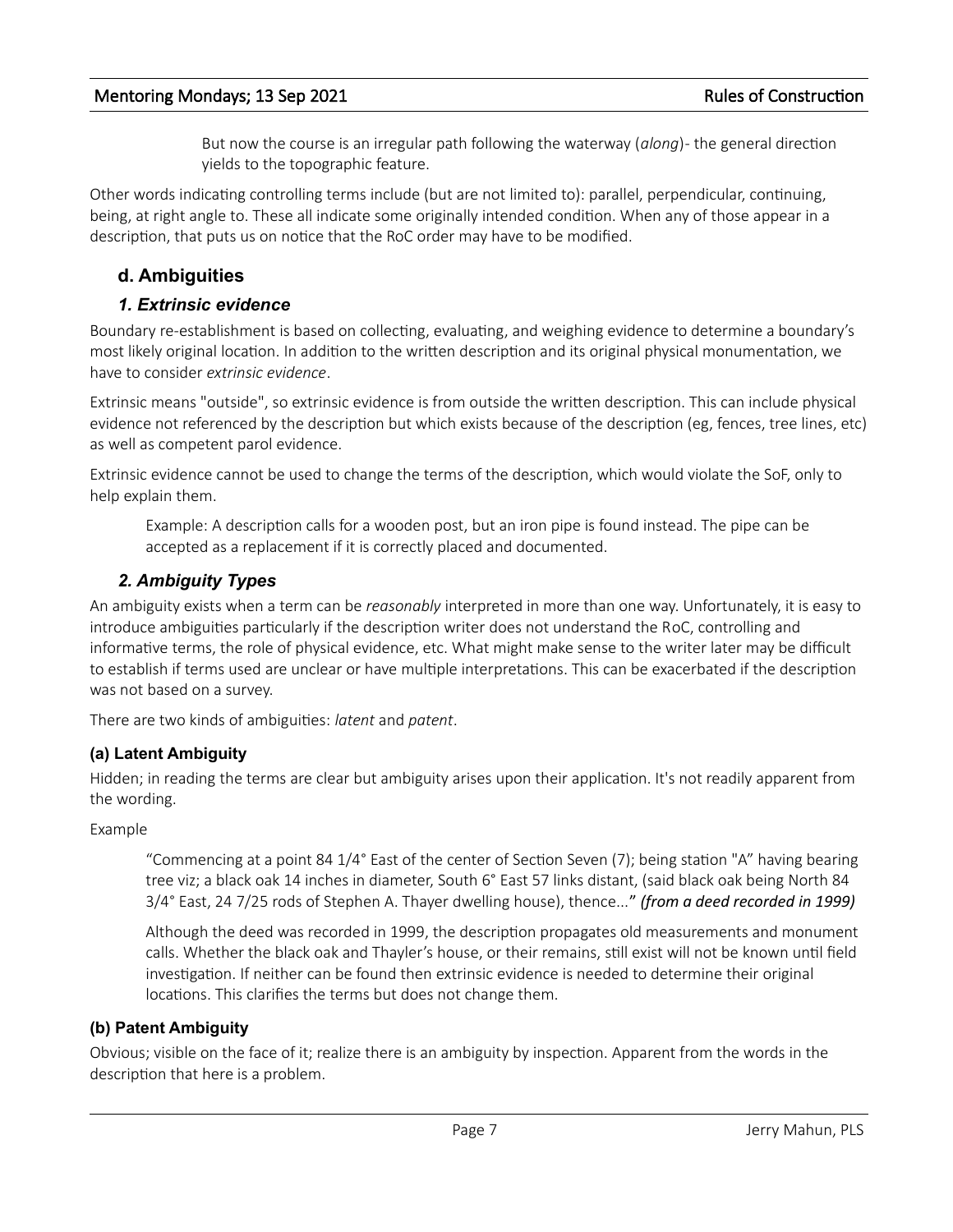"... thence S55° 55ft 20in West, 15.36 ft;" *(from a deed recorded in 1996)*

A patent ambiguity cannot resolve by extrinsic evidence since there is a mistake in the original contract. If possible, the mistake must be determined (in some cases requiring court intervention) and a correction applied. The mistake should be legally documented to include it in the chain of title.

# *2. Call for Survey*

Boundaries that are monumented and surveyed can control only if a conveyance is based on them. An example is the USPLS, of which one premise was "survey before sale." Most state subdivision statutes require that lots and streets are monumented as part of the approval process. These are typical for simultaneously created properties but may also apply to sequential and combination parcels if the survey is identified in the description

# *3. Monuments and Corners*

### **a. Monument, Corner: What's the Diff?**

A *corner* is a location where a boundary changes direction. It has a position but no physical characteristics. A *monument* is a physical feature used to mark a corner location. It has physical dimensions but the structure itself is subordinate to a corner location. A monument, providing it controls, is a corner surrogate.

## **b. Monument**

### *(1) Control*

A monument must satisfy three requirements to control corner location over lesser RoC elements. It must be:

- 1. Called in the description
- 2. Identifiable
- 3. Undisturbed

A replacement monument can stand for an original one if its lineage is documented. The surveyor must determine from the documentation and any other evidence if the replacement monument is acceptable, Figure [12](#page-7-0). If not, lesser RoC elements might control corner location.



<span id="page-7-0"></span>*Figure 12*

A monument meeting those conditions can exert two kinds of control over a property boundary:

- direction *and* termination
- direction *only* when the corner location encroaches on a higher right or claim. Line termination is determined by the higher claim.

The latter is the case with USPLS closing corners which were intended to be placed on a township boundaries.

## *(2) Accessories*

Nearby physical objects to which corners are referenced for their future identification or restoration. Accessories include bearing trees, mounds, pits, ledges, rocks and other natural features to which distances or directions (or both) from the corner or monument are known. Accessories placed when the monument is set are considered part of the monument.

While commonly used in USPLS surveys, accessories may also appear in a narrative description: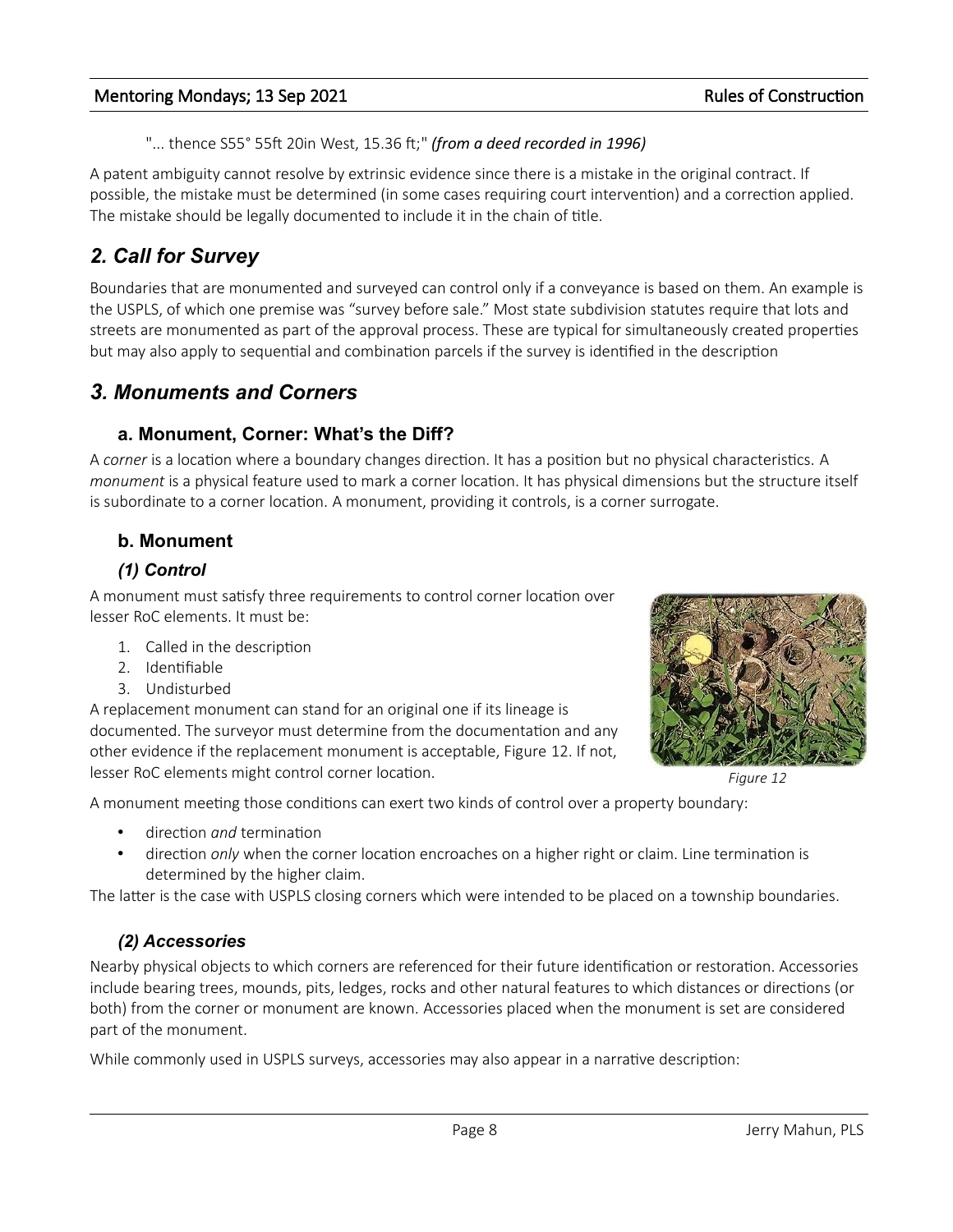"Commencing at an iron stake 81 feet West of a point on the West side of a highway on Section line between Sections 3 and 4, Township 6 North, Range 10 East, and said point being 237 feet from intersection of West side of highway and high water mark of Lake Waubesa, from which iron stake an ash tree 11 inches in diameter bears North 74 degrees East, magnetic bearing 14 feet and a double ash tree 16 and 8 inches in diameter bears South 58 degrees East, magnetic bearing 39 feet; thence..." (*from a deed recorded in 1997, Dane Co*)

### *(3) Corner Disposition[1](#page-8-0)*

Disposition is the certainty of corner location based on available evidence.

#### **Existent (Found)**

The corner position can be identified by verifying the evidence of the monument, or its accessories, by reference to the description that is contained in the field notes and other original documents, or where the point can be located by an acceptable supplemental survey record, physical evidence, or testimony.

#### **Obliterated**

One at where there are no remaining traces of the monument, or its accessories, but whose location has been perpetuated, or the point for which may be recovered beyond reasonable doubt, by the acts and testimony of the interested landowners, competent surveyors, or other qualified local authorities, or witnesses, or by some acceptable record evidence.

#### **Lost**

Corner whose position cannot be determined, beyond reasonable doubt, either from traces of the original marks or from acceptable evidence or testimony that bears on the original position, and whose location can be restored only by reference to one or more interdependent corners.

### *(4) Corner by common report*

*Common report* is corner location acceptance based on reputation (eg, *common* law). The location must meet three conditions:

- Reasonable location
- Accepted by all owners as the correct location.
- The location cannot be disproved

Surveyors should avoid using this as corner location justification. The first two conditions are heavily influenced by unwritten rights, for which a surveyor has no jurisdiction. Final corner location should be supported by evidence collection and evaluation.

## *4. Measurements*

#### **a. Distance and direction**

Where monuments are not called, or are called but lost, the next elements to re-establish corner position are direction and distance. Distance is usually easier to recreate than direction, particularly if a magnetic direction was used. If two adjacent corners are found, they can be used to determine original direction basis.

<span id="page-8-0"></span><sup>1</sup> Definitions are from the *Glossaries of BLM Surveying and Mapping Terms*, PDF version, 2003.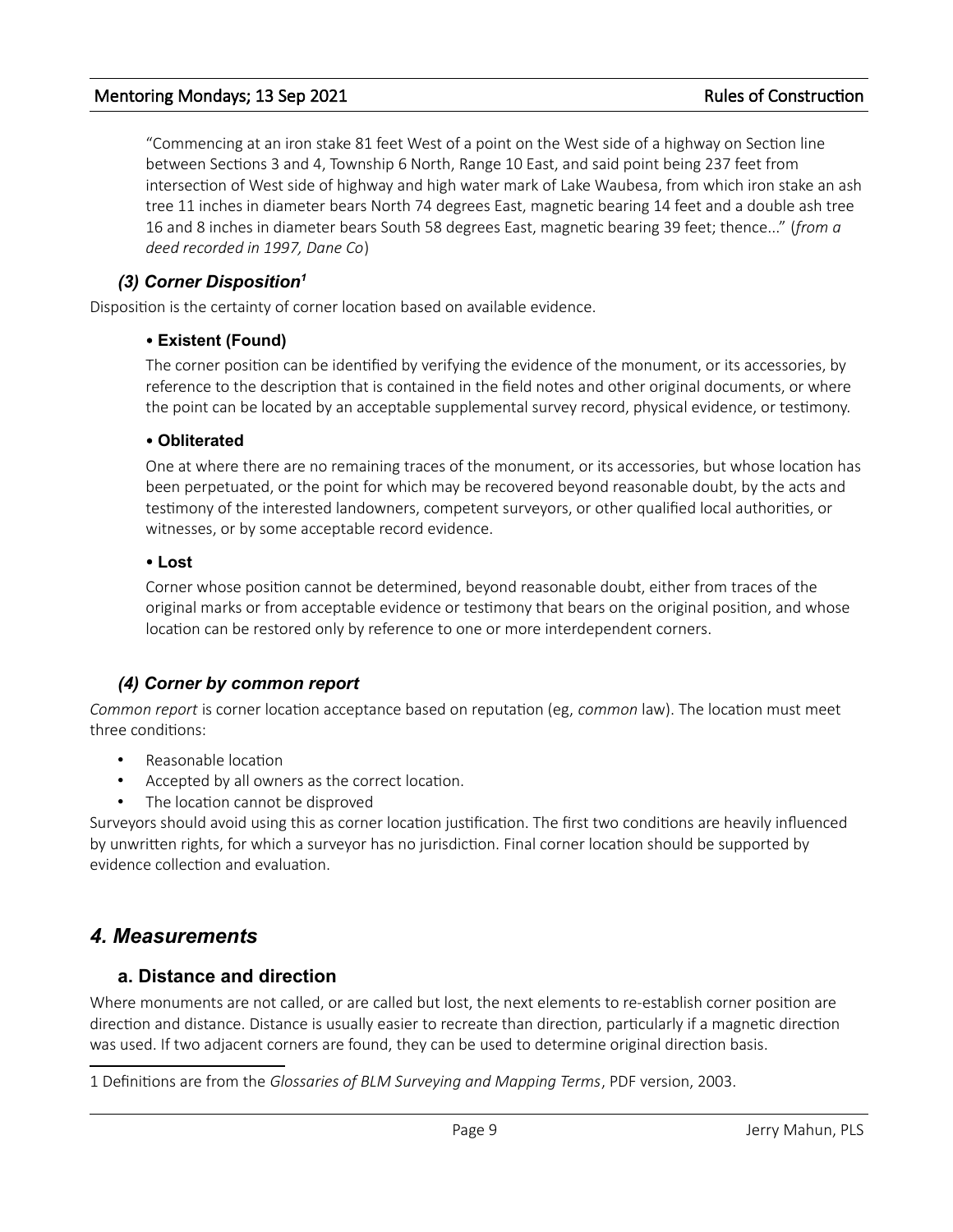While a monument has finite dimensions, depending on how they are made or expressed in the description, measurements can be variable. If a course description is "...thence North, 200 ft;" how close to "North" must it run? Is the distance accurate to 1 ft, 10 ft, or 100 ft?

On the other hand, contemporary descriptions sometimes overstate accuracy: bearings to 0.1 seconds and distances to 0.001 ft. Or sometimes, you have to scratch your head:

"...thence S88°16'52"W, 0.30 feet to the existing east line of Section 1, T5N, R9E; thence S00°18'01"W, 0.01 feet along said east line of Section 1; thence S00°18'01"W, 33.20 feet along said east line;..." *(from a deed recorded in 2002)*

Try measuring 0.30 ft and 0.01 ft in specific directions. Equipment setup and pointing errors can easily exceed these distances.

## **b. General directions**

General directions do not include a numeric value and end with a *erly* suffix eg, n*ortherly*, *easterly*, etc. A general direction is an informative term indicating a range of possible directions, Figure [13](#page-9-1).



There are eight general directions:

four centered on the cardinal directions (red)

• four at 45° to cardinal (blue) Each covers roughly 45°.

A line whose bearing falls between N 22.5° E and N 67.5° E has a northeasterly general direction.

Because it is a range, a general direction requires some form of controlling term to specifically fix direction or path.

> Example: "...S10°22'E, 175.0 ft to Mahun River; thence easterly along Mahun River to..."

Each general direction range is approximate so these are not strict definitions. But an ambiguity can be created if a general direction call wanders too far out of its range.

<span id="page-9-1"></span>*Figure 13*

# **c. What's a conflict?**

Example:

The last two courses of a description are "... thence S18°20'W, 283.2 ft to a 1/2-inch iron pin; thence 220 ft back to the point of beginning."

All corners have been recovered with no issues until the last one before the POB, Figure [14](#page-9-0).

No monument evidence is found at S18°20'W, 283.2 ft, point A. A 1/2-inch iron pin, is found at S17°50'10"W, 285.72 ft, point B. Positions A and B are approximately 3 ft apart. Distances measured from the POB are 220.5 ft to A and 224.52 ft to B.

<span id="page-9-0"></span>*Figure 14*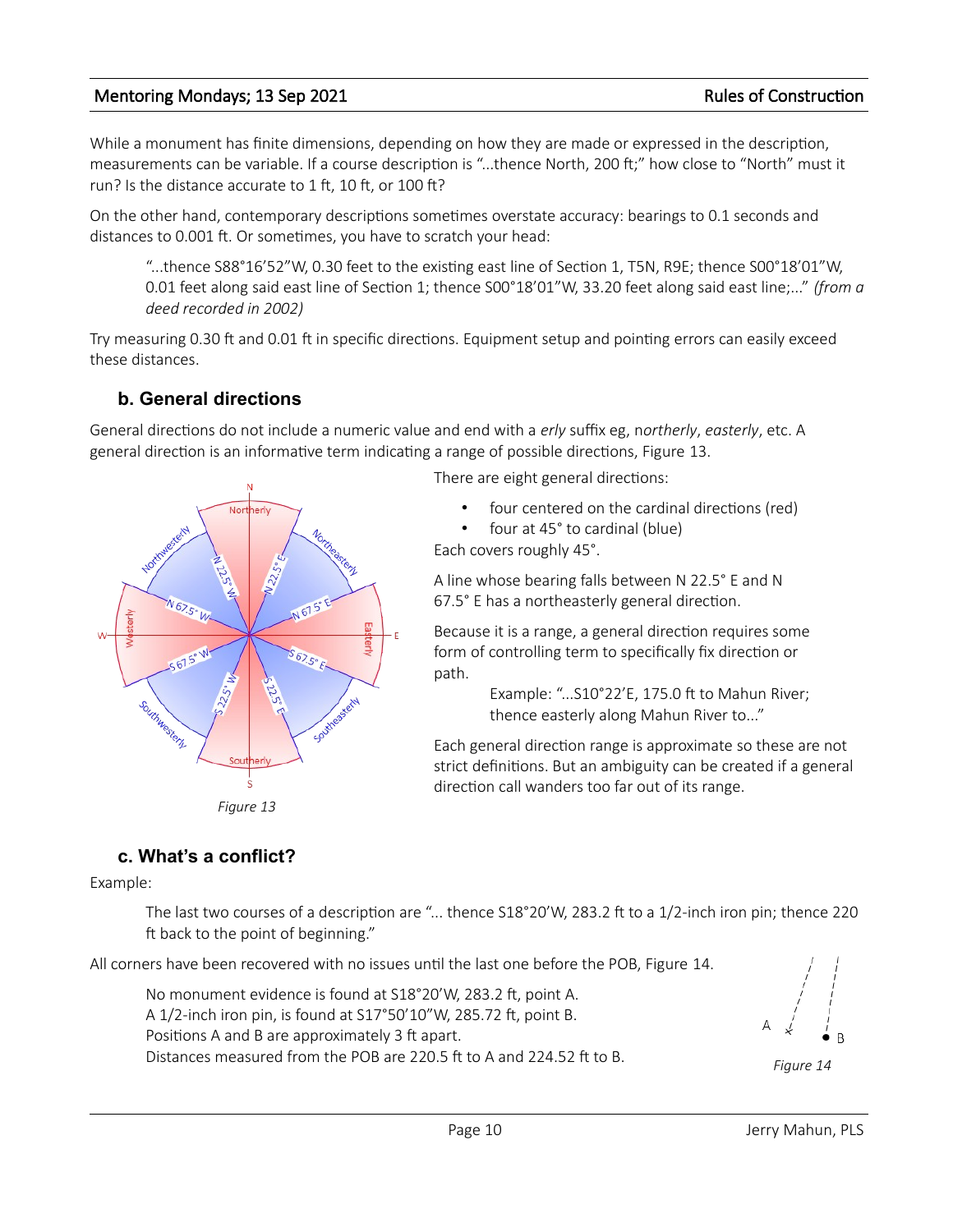Although a found called for monument controls over direction and distance, does point A fit the closing line better than the pin at point B? Can lower elements control over higher ones without extrinsic evidence?

Is the 224.52 ft distance from B to the POB within the uncertainty of the 220 ft description call? How much must course elements differ for them to conflict with each other?

# *5. Area/Coordinates*

### **a. Area**

Generally, area and coordinates are the lowest elements because they are computed from higher ones.

It is understood that areas on USPLS plats are *nominal* or *legal* areas. A regular Section is 640 acres, although it can be larger or smaller depending on convergence, survey errors, etc. Subdivision laws generally require lot areas be included on the plat. Most metes and bounds ad quasi-metes and bound descriptions include an area call in the summation. In these gases, area is usually informative and yields to higher elements, particularly if accompanied with "more or less."

Area is a controlling term if the original intent was to convey a specific amount: "...the Easterly 2 acres" or "...the southeasterly half." The line(s) must be established so as to enclose the intended amount.

A common problem problem with area calls is using multiple units:

"...said parcel containing 53,245 sq ft or 1.2 acres..."

These are incompatible accuracy levels: is the grantee being give a choice of areas?

### **b. Coordinates**

Although we may be used to collecting coordinates with GPS, these are still derived quantities and yield to higher elements. Can coordinates be controlling terms? Historically that hasn't been the case, but...

"...thence Northerly 487 feet, more or less, to GPS waypoint, Lat. 43.828655, Long. -90.661033; thence Northwesterly 296 feet, more or less, to GPS waypoint, Lat. 43.829424, Long. -90.661390; thence Westerly 298 feet more or less, to GPS waypoint, Lat. 43.829516, Long. -90.662515;..." (*from a deed recorded in 2005)*

There are no monument calls, distances are informative, so the waypoint coordinates control course directions and terminations. Units are not given on the coordinates, but it appears they are decimal degrees. Are they accurate to 0.000001° (0.0036 seconds)? Which datum and adjustment?

# *6. "...more or less"*

*more or less* (*approximately*, *plus minus*, *about*) is used to indicate a quantity of unknown certainty. The deed element is approximate and informative not controlling.

Approximate elements can help clarify controlling ones. Because water boundaries can move over time, meander corners are used to locate the water at time of survey. On a map the approximate distance between a meander corner and the water boundary is typically shown with a  $\pm$  suffix ("25 ft  $\pm$ "). It equivalent in a description would be "...to a meander corner located 25 ft more or less southeasterly of Moon Lake;..."

Used without a controlling term, "more or less", "approximately", and "about" are patent ambiguities.